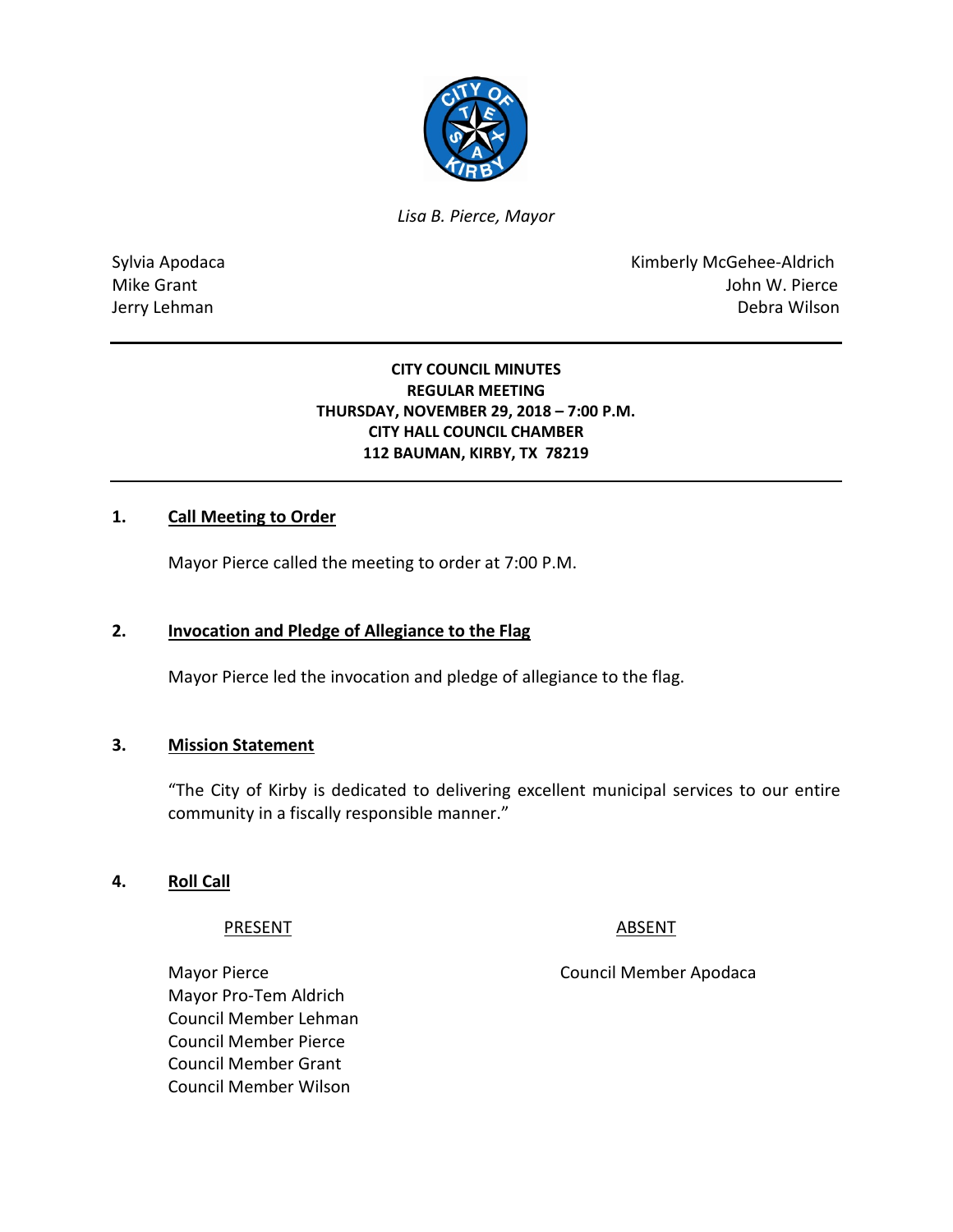Although Mayor Pierce deviated from the agenda, the minutes will be prepared in the order the agenda was posted.

## **5. Citizen Participation**

There were not any citizens signed up to be heard.

## **6. Consideration Of And Action On Minutes**

#### a. Regular Meeting November 8, 2018

Mayor Pro-Tem Aldrich moved to approve the minutes of November 8, 2018; seconded by Council Member Lehman. The motion carried with a 6-0 vote.

AYES: 6 NAYES: 0

#### **7. Presentation**

a. Introduction Of New Employees

Chief Alfaro, Fire Department, introduced two new employees - Jacob Gaskins and Cody Ochoa, both are Firefighter/EMT's.

Chief Bois, Police Department, introduced Elroy Urbina – Part-time Records Clerk.

City Manager Vernon, Administration, introduced Tania Vazquez – Assistant to the City Manager.

b. Recognize Yard Of The Quarter

Barbara Herb, Chairperson, Beautification and Recycle Committee introduced Diane and Albert Navaira as the recipients of the Yard of the Quarter.

#### **8. Discussion And Possible Action**

a. Discussion And Possible Action On An Agreement With Environmental Health Group For Health Inspections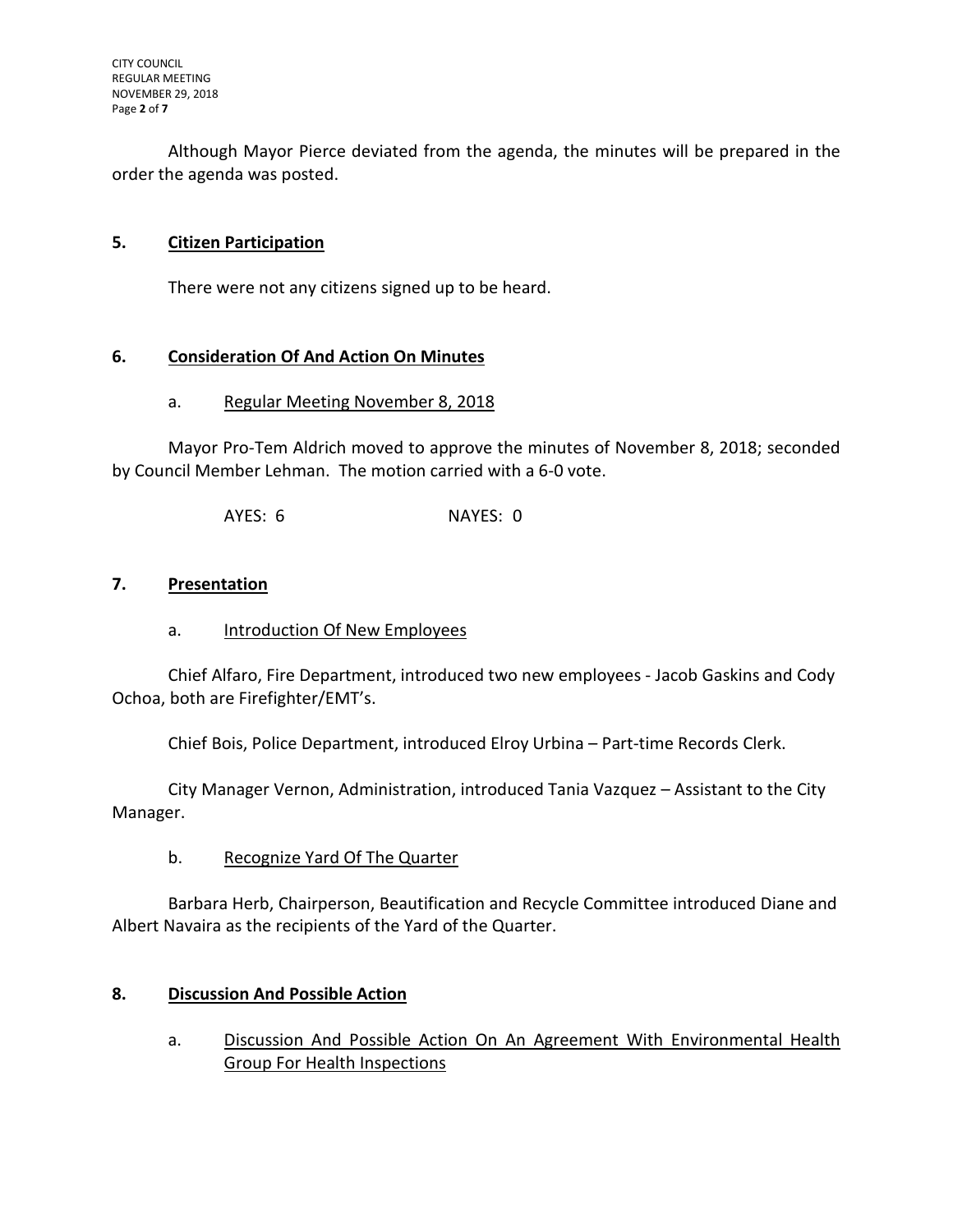City Manager Vernon said the City has been working with Environmental Health Group to take care of health inspections. They have been doing a thorough job with inspections and educating us on some State requirements and pointing out areas for improvement. We have been pleased with their services. Ms. Vernon said the new proposed agreement is a three year agreement with a flat rate monthly fee and pay for temporary food booth inspections for special events at a set amount.

Ms. Rebecca Vera, owner, responded to questions from the Council members.

Council Member Grant moved to accept the three year agreement with Environmental Health Group for health inspections; seconded by Council Member Lehman. With all voting, "aye" the motion carried with a 6-0 vote.

AYES: 6 NAYES: 0

## b. Discussion And Possible Action On 2019 City Of Kirby Holiday Schedule

City Manager Vernon confirmed the proposed Holiday Schedule is in accordance with the Personnel Policy Manual.

Council Member Grant moved to accept the 2019 City of Kirby Holiday Schedule; seconded by Council Member Wilson. With all voting, "aye" the motion carried with a 6-0 vote.

AYES: 6 NAYES: 0

# c. Discussion And Possible Action On Request From St. Joan Of Arc Church Regarding City **Services For A Special Event**

Ms. Maria Prieto, St. Joan of Arc Roman Catholic Church, said they submitted a request to conduct a walk on Ackerman Road on December 11, 2018. The walk will start at 9:00 P.M. and they are requesting Council consider waiving the \$240.00 security fee because they will have three police officers providing lead and support with all necessary emergency lighting. Chief Bois said if the request is to have the full street closure then that will require the help of more personnel. If only the southbound lanes will be closed, the City will have two police officers and one detective on duty to assist the St. Joan of Arc police officers monitor the traffic and that would eliminate the \$240.00 security fee.

Mayor Pierce asked that the residents on Ackerman Road be notified of the walk.

There was not any action taken.

d. Discussion And Possible Action On Wireless Small Cell Nodes Installations – Roland Hinojosa, CPS Energy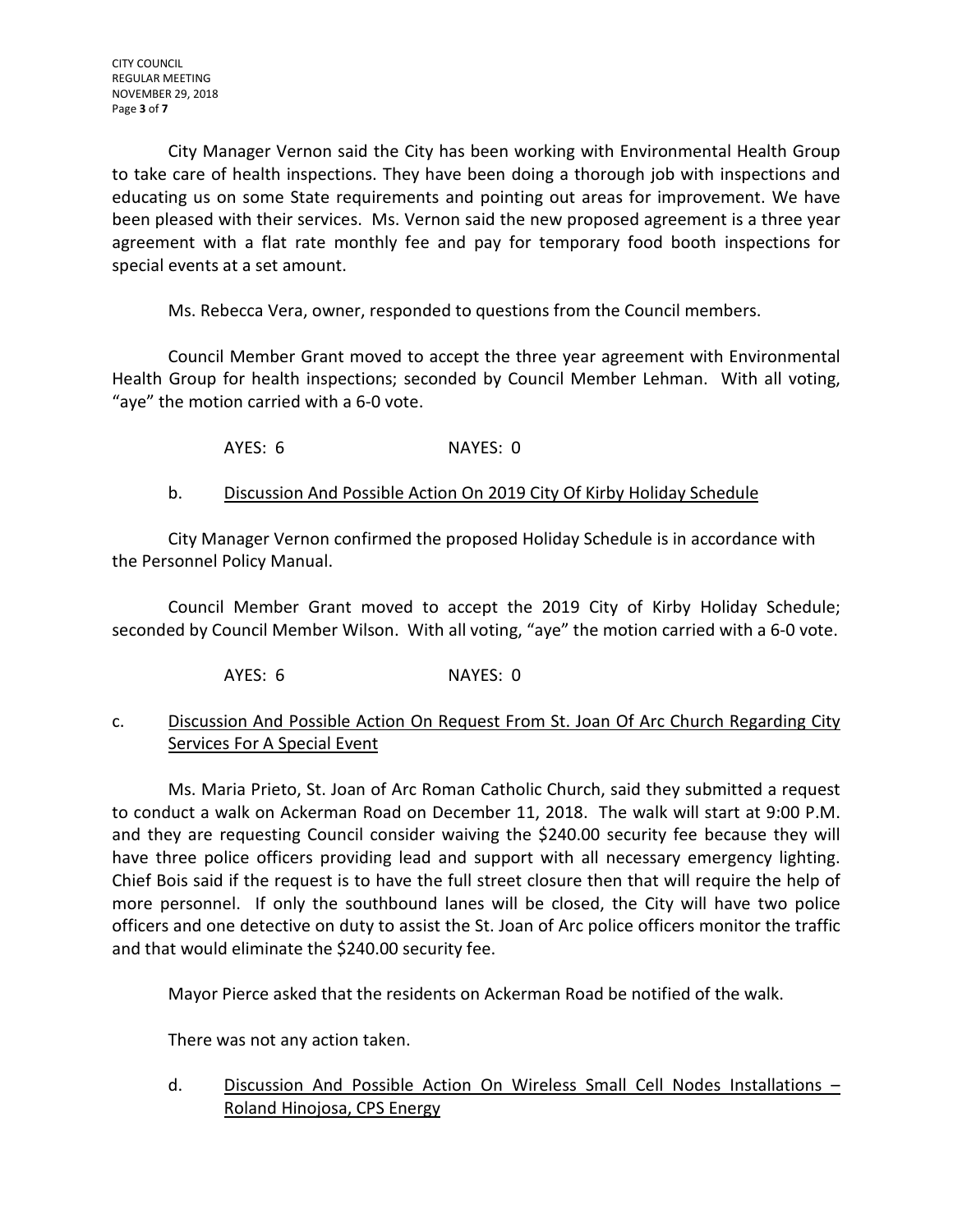Mr. Roland Hinojosa, CPS Energy Local Government Relations, introduced Mr. Rick Lopez, Director of Distribution Engineering; Mr. Gabriel Garcia, Director Over General Council, Mr. Jesse Lopez, Manager Over Attachment services.

Mr. Lopez identified the information that will be presented. The presentation will address small cell wireless deployment, small cell legislation and how it impact the city of Kirby, CPS Energy's experience with small cells, conclude with recommendations, and answer questions. Mr. Lopez said their recommendations are update your right of way management ordinance, adopt or develop a design manual, and coordinate with CPS Energy.

e. Discussion And Possible Action To Accept Sam Richardson's Resignation From Beautification And Recycle Committee, Building And Standards Commission, Planning And Zoning Commission, And Crime Control And Prevention District Board Effective November 6, 2018

Mayor Pro-Tem Aldrich moved to accept Sam Richardson's resignation from Beautification and Recycle Committee, Building and Standards Commission, Planning and Zoning Commission, and Crime Control and Prevention District Board effective November 6, 2018; seconded by Council Member Wilson. The motion carried with a 6-0 vote.

AYES: 6 NAYES: 0

f. Discussion And Possible Action On Appointing Member(s) To The Beautification And Recycle Committee

Council Member Grant moved to appoint Jose Cuevas to the Beautification and Recycle Committee with the term expiring October 1, 2020; seconded by Council Member Wilson. With all voting, "aye" the motion carried with a 6-0 vote.

AYES: 6 NAYES: 0

# g. Discussion And Possible Action On Appointing Member(s) To The Planning And Zoning Commission

Mayor Pro-Tem Aldrich moved to appoint Jeff Conaway and Lorenzo Baker to the Planning and Zoning Commission; seconded by Council Member Grant. The motion carried with a 6-0 vote.

AYES: 6 NAYES: 0

h. Discussion And Possible Action On Appointing Member(s) To The Parks And Recreation Committee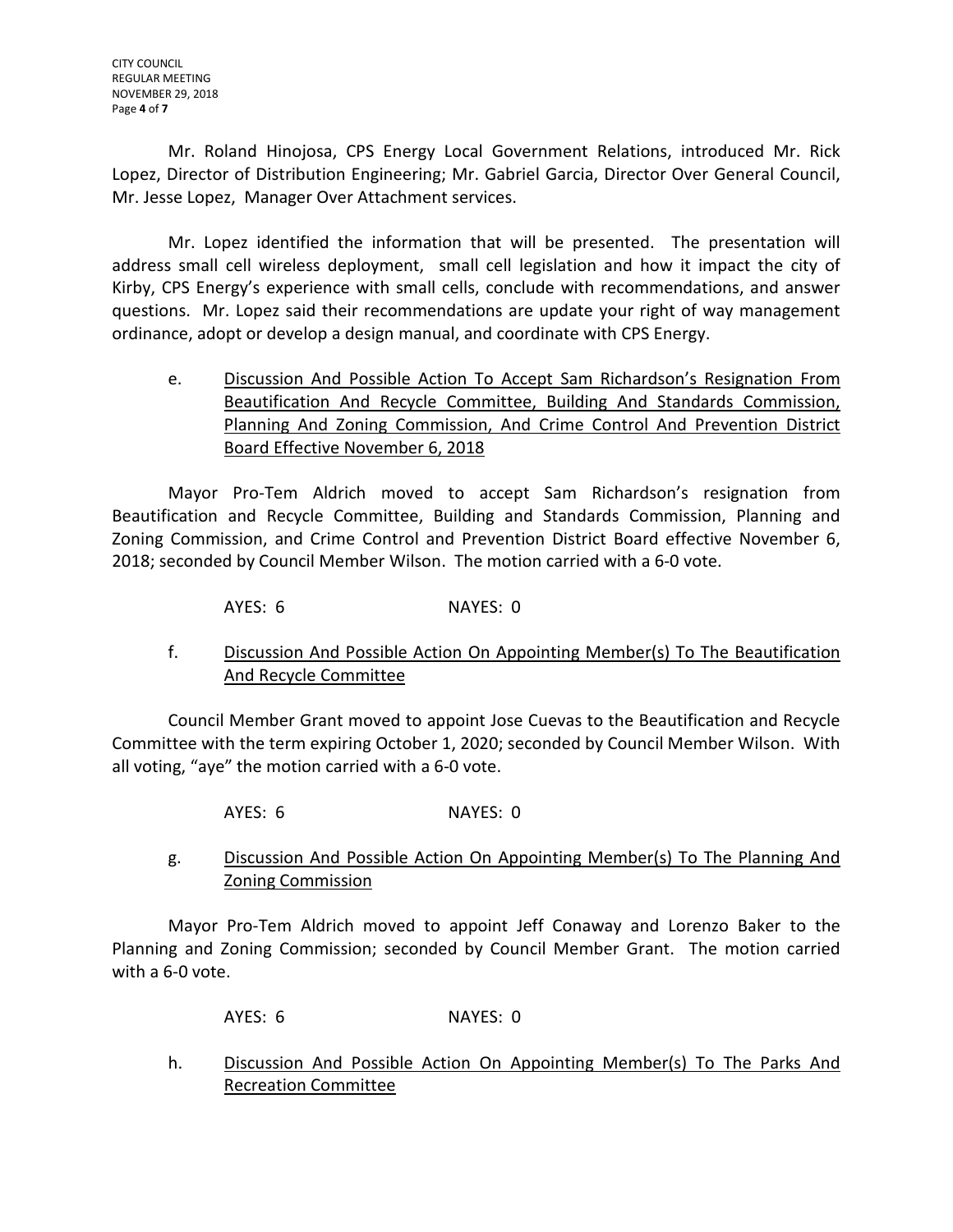There were not any applicants for the Parks and Recreation Committee. The Committee has not met since July 2018. City staff puts functions together. There was no action.

i. Discussion And Possible Action On Appointing Member(s) To The Building And Standards Commission

There were not any applicants for the Building and Standards Commission. There was no action.

j. Update, Discussion And Possible Action On Binz Engleman Road Reconstruction Project

City Manager Vernon said the asphalt portion of Phase 2 by John Sterling Building was scheduled to be completed by tomorrow. They requested to start Phase 3 on Monday.

Gilbert Salas, Director of Public Works, provided an update on Binz Engleman Road Reconstruction Project.

k. Discussion And Possible Action On Ordinance No. O-2018-850 Repealing Existing Chapter 91 Of The Code Of Ordinances And Adopting A New Chapter 91 Entitled "Animals" To Set Out Provisions As To Animals, Including An Animal Shelter, Animal Control Officers, Licensing, Animal Bites And Animal Care, Spaying And Neutering, Rabies Control, Adoption Of Animals, Fees, Enforcement, And Related Matters, And Setting A Fine Not To Exceed The Amounts Set Out In Section 10.99 Of The Code Of Ordinances For Each Violation. This Is The First Reading.

City Manager Vernon said staff is not asking for approval on this Ordinance tonight because Council did not receive it in enough time to review. This Ordinance will be placed on the next two agendas for discussion and possible action. Tonight staff and City Council will review the revisions to the Ordinance.

Mayor Pierce asked that any additional revisions be emailed to Ms. Vernon and bring this item back to be placed on the agenda for the second meeting in January.

# **9. Executive Session**

a. Consultation With Attorney Regarding Investigation Of Personnel Complaints. Possible Executive Session Pursuant to Texas Government Code 551.071, Consultation with Attorney.

Mayor Pierce closed the regular meeting at 8:41 P.M. and opened the executive session.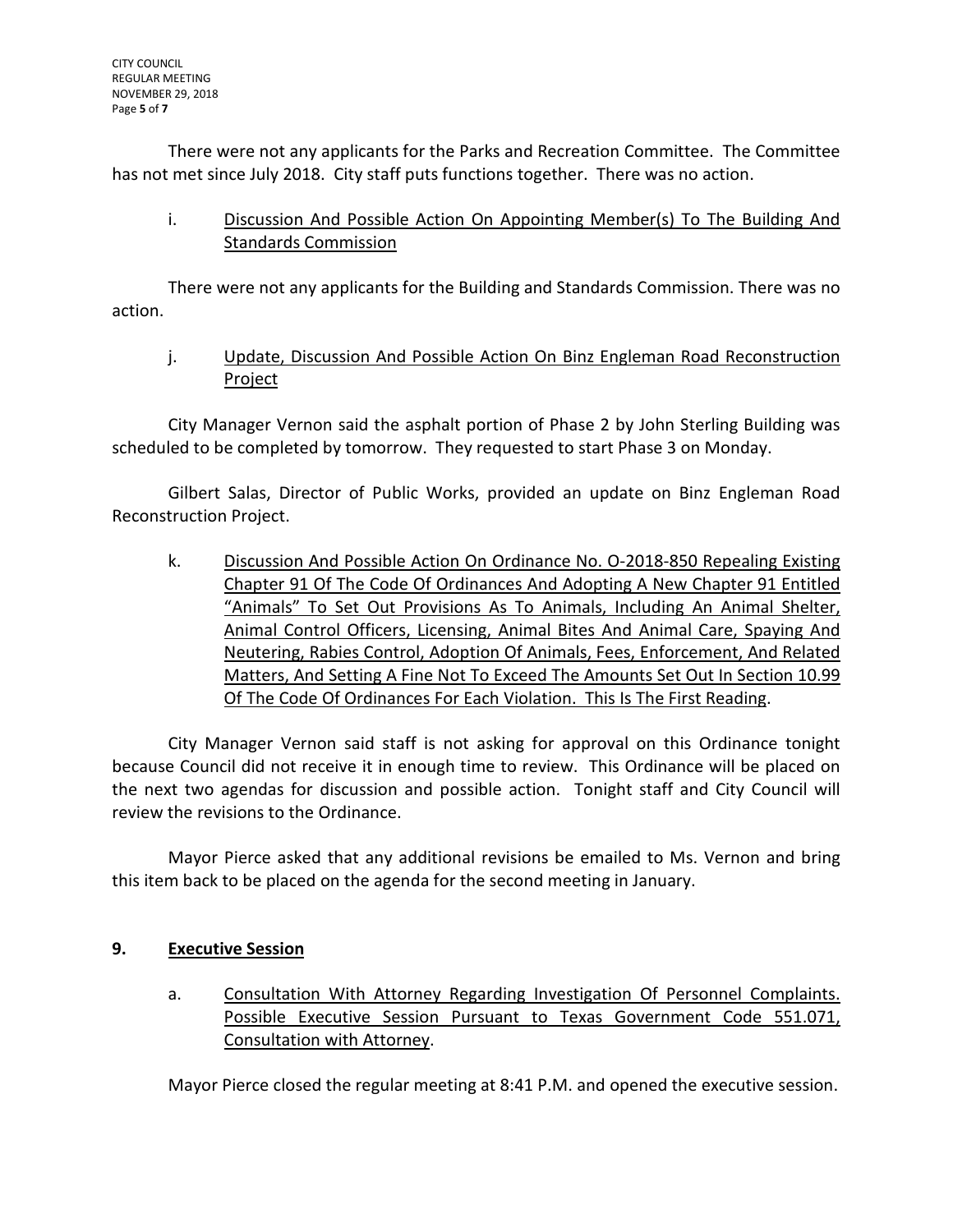Mayor Pierce closed the executive session at 9:21 P.M. There was no action necessary.

## **10. Reconvene In Open Session**

### a. Discussion And Possible Action Regarding Investigation Of Personnel Complaints.

Mayor Pierce reconvened into Executive Session at 9:22 P.M. There was no action necessary.

## **11. Requests and Announcements**

## a. Requests By Mayor And Council Members For Items To Be Placed On Future City Council Agendas And Announcements On City Events/Community Interests

Council Member Wilson – She asked that December activities be placed on the calendar.

Mayor Pro-Tem Aldrich – She said on December 8th - 2:00 P.M. – 8:00 P.M. Cookies with Santa at John Sterling Building and on December 16th - Santa Parade. She asked that Council look into the Parks and Recreation Committee because they have not met since July 2018. Our City staff has been responsible for taking care of City events instead of the Parks and Recreation Committee. She asked that Council consider dissolving the Committee. She thanked everyone for staying this late.

Council Member Grant – He asked that if the Parks and Recreation Committee is not dissolved that only Kirby residents be appointed to the Committee.

Council Member Pierce – He thanked everyone.

Mayor Pierce – She echoed the events on December 8th and 16th. December 1st and December 3rd - 7:00 A.M. – 5:00 P.M. FM 78 to Gibbs Sprawl Road (ends at QuikTrip property line) will be closed. She thanked everyone for staying till the end of the meeting. She said she is happy that our new employees have chosen Kirby to start employment and they are a very valuable asset.

# **12. Adjournment**

The meeting adjourned at 9:26 P.M.